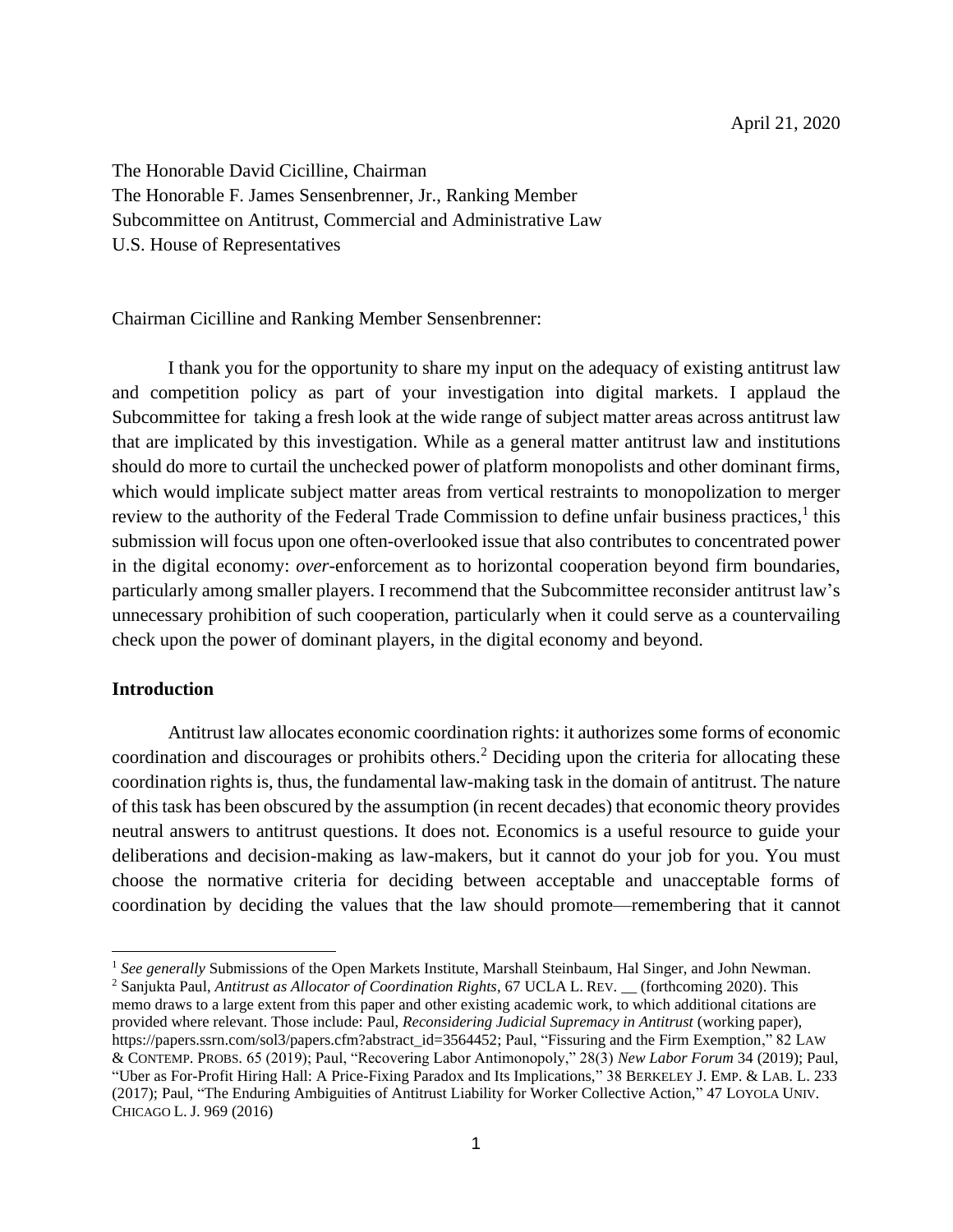avoid promoting values one way or another. Those values might include things like: fairness, incentives to economic productivity, dispersal of power, operational efficiency/cost savings, economic democracy, consumer protection and welfare, environmental sustainability, and others. As representatives of the American people, you are both entitled and obligated to decide upon these criteria, bearing the democratic preferences of the people you represent in mind.

Currently, antitrust law allocates coordination rights by anointing control and concentrated power as the preferred forms of economic coordination, while discouraging economic coordination in which power and decisionmaking are more broadly dispersed.<sup>3</sup> Roughly since the 1970s, the reigning antitrust paradigm has authorized large, powerful firms as the primary mechanisms of economic and market coordination, while largely undermining all others: from small business cooperation to workers' organizations to democratic regulation of markets. While deploying the legal concept of competition to undermine disfavored forms of economic coordination, antitrust law also relies upon the idea of "efficiencies" to quietly underwrite numerous exceptions to the rule of competition, all of which function by concentrating power. Unfortunately, the idea of "efficiencies" in antitrust law is not as analytically clear as it ought to be, and is frequently unmoored from empirical investigation and study.<sup>4</sup>

What scholars call "the fissured workplace" is just one example of how antitrust law has actively served to help concentrate power in the economy by favoring vertical control and disfavoring horizontal coordination.<sup>5</sup> Other examples include Amazon's relationship to third-party sellers and suppliers, and Google's and Facebook's dominant position over newspapers and other news content creators. This tendency to favor control and disfavor cooperation happens to be a perfect inversion of the original legislative purpose of antitrust law. Moreover, it has been accomplished through an elevation of the role of the judiciary in law-making that was never intended by Congress. Congress ought to act decisively to end the reign of judicial supremacy in antitrust law and clearly state its desired decision rules in any forthcoming legislation.

#### **Legislative history of the Sherman Act**

The legislative history of the foundational antitrust statute, the Sherman Act, prescribes a decision rule of *dispersing* rather than *concentrating* economic coordination rights. 6 In recent decades, the federal courts have ignored this legislative history and have indeed inverted the decision rule it embodies. While the courts could in theory correct that wrong turn on their own, it is relatively unlikely, making Congress' re-affirmation of its intent all the more urgent.

<sup>3</sup> *Id.*; see also *Fissuring and the Firm Exemption*.

<sup>4</sup> See *Antitrust as Allocator*, Part IV (regarding the use of the concept "efficiency" in key texts); see also Submission of Marshall Steinbaum (regarding arguments based on efficiencies in the context of vertical restraints). <sup>5</sup> See *Fissuring.* 

<sup>6</sup> This argument, excerpted herein, is set out in greater detail in Paul, *Reconsidering Judicial Supremacy in Antitrust* (working paper)[, https://papers.ssrn.com/sol3/papers.cfm?abstract\\_id=3564452.](https://papers.ssrn.com/sol3/papers.cfm?abstract_id=3564452)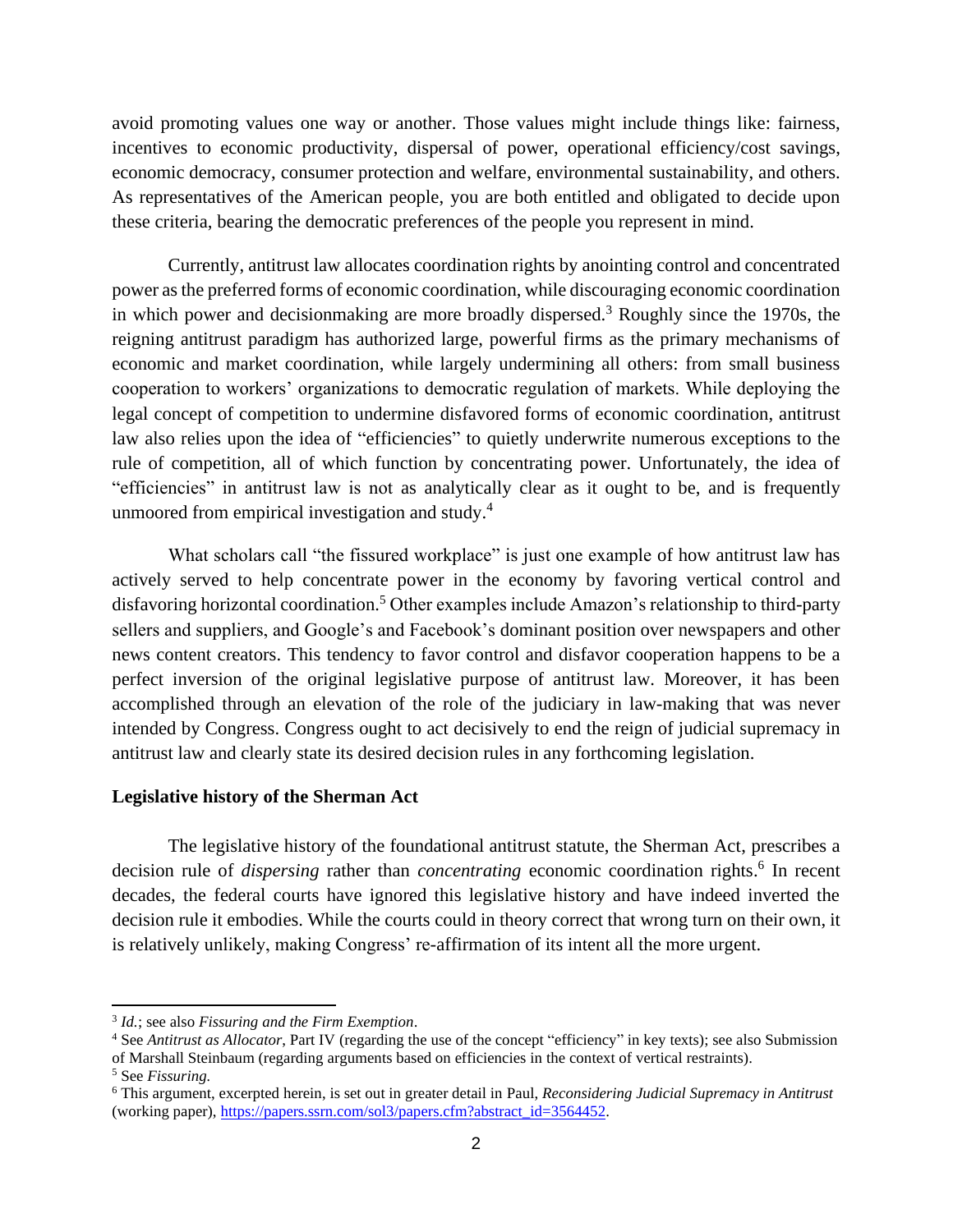Legislators did not conceive of the Sherman Act in terms of promoting consumer welfare or low consumer prices as such, nor in terms of operational efficiency, nor even in terms of promoting competition for its own sake—though these were all seen as important secondary goals, among others. Legislators were aiming primarily at checking the power of the business trusts—a broad category that included the rise of corporate power more generally, including the concentration of power represented by the modern business corporation itself. <sup>7</sup> Legislators were responding, specifically, to the increasing concentration of economic coordination rights.

For example, Senator George, a key figure in the crafting of the Sherman Act, gave a speech that is emblematic of the statements made by legislators throughout the deliberations regarding the overarching purposes of antitrust legislation. Senator Sherman specifically quoted the following passage from the speech later on, in answer to the question of how he hoped the statute would be construed:

The trusts and combinations are great wrongs to the people. They have invaded many of the most important branches of business. The operate with a double-edged sword. They increase beyond reason the cost of the necessaries of life and business and they decrease the cost of raw material, the farm products of the country. They regulate prices at their will, depress the price of what they buy and increase the price of what they sell. They aggregate to themselves great, enormous wealth by extortion which make[s] the people poor. Then making this extorted wealth the means of further extortion from their unfortunate victims, the people of the United States … till they are fast producing that condition in our people in which the great mass of them are the servitors of those who have this aggregated wealth at their command  $8$ 

This key passage expressing the purpose of the Sherman Act thus again shows that lowering consumer prices, in itself, was simply not the primary purpose of the legislative effort: on the contrary, the trusts' power to depress others' prices was seen as just as harmful. Moreover, the trusts' price coordination was considered harmful because the resultant prices were "beyond reason"—and because both such price increases in the necessaries of life, as well as price decreases in the products sold by ordinary people, tended to "make the people poor." The passage espouses a normative benchmark according to which lower prices are not always good—and price coordination is not always bad. Moreover, this benchmark implies that other business practices that tend to "make the people poor" are also contrary to the purposes of antitrust policy.

Finally, the elements that tie the whole passage together—and that connect it to the vision of the farmer-labor coalition whose members had sent up their voices to the Congress for antitrust legislation in the first place<sup>9</sup>—are the notions of "aggregated wealth" and the people's servitude

<sup>7</sup> *Reconsidering Judicial Supremacy*, Part II.

<sup>8</sup> 21 Cong. Rec. 1768 (March 21, 1890) (quoted by Sherman at 21 Cong. Rec. 2461).

<sup>9</sup> *Reconsidering Judicial Supremacy*, Part II.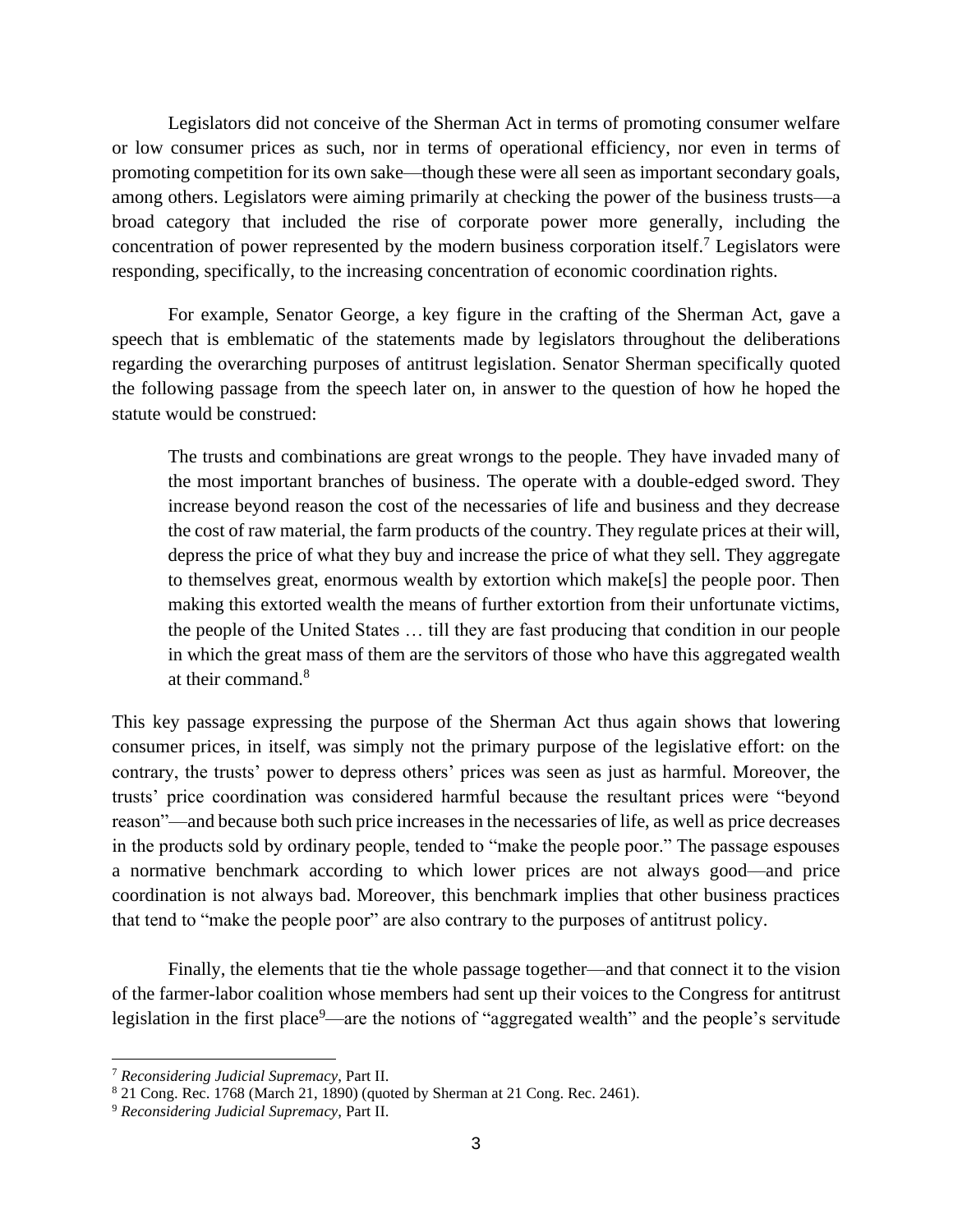to it. Indeed, if there is any per se rule about economic coordination rights that can be inferred from the legislative history, it is that price coordination is impermissible when it is done from centers of aggregated wealth to exercise control over others—while it is permissible when performed in a manner that is dispersed across numerous, smaller centers of ownership and decision-making. This passage encapsulates that idea, and it is also representative of the views expressed by legislators at the time.<sup>10</sup> It is, however, virtually the inverse of the rule about allocating coordination rights that we now have.

## **Horizontal coordination**

The submissions of a number of my colleagues argue that antitrust law's permissiveness in recent decades towards vertical power exerted beyond firm boundaries is unjustifiable.<sup>11</sup> Just as antitrust law's increasing permissiveness toward vertical control beyond firm boundaries has empowered already-powerful actors (as has its permissiveness toward mergers and acquisitions<sup>12</sup>), its hostility to horizontal cooperation has also disempowered smaller and less-powerful ones.<sup>13</sup> Antitrust law today tends to view horizontal price-fixing as the perennial and supreme evil of antitrust law, but in fact the negative focus on this form of coordination is relatively recent. Simple price coordination beyond firm boundaries was not prohibited at common  $law$ ;<sup>14</sup> in fact, the origins of antitrust law *assumed* a concept of fair price that was socially administered through institutions such as craft guilds, municipal regulation, and other less formal local and regional networks.<sup>15</sup> Legislators, still steeped in these forms of traditional market regulation, did not seek to prohibit simple price coordination among traditional sellers when such coordination took place outside the new business trusts or other new concentrations of corporate power, which had formed the impetus for federal antitrust legislation.<sup>16</sup> Some level of toleration toward horizontal cooperation, including price coordination, continued for decades after the Act was passed (although it was at this point certainly more disfavored than it had been previously). <sup>17</sup> Even the Federal Trade Commission in

<sup>&</sup>lt;sup>10</sup> *Id.* at Part III (considering the legislative history in greater detail).

<sup>11</sup> Vertical power beyond firm boundaries can be (and should be) an issue under both Sections 1 and 2 of the Sherman Act. *See* Submission of Marshall Steinbaum (discussing the insufficiency of economic arguments for vertical restraints generally, including in relation to labor platforms), Submission of John Newman (discussing the unjustifiability of the framework set out in *Ohio v. American Express,* 585 U.S. \_\_ (2018), which has generally tended to further expand existing permissiveness toward vertical power imposed by powerful firms), and Submission of Hal Singer ("Congress should overturn the Supreme Court's decision in *Ohio v. American Express*, which if left intact, has the potential eviscerate what remains of Section 2 enforcement by allowing courts to consider offsetting benefits to third parties from adjacent markets as a means to negate cognizable harms to antitrust plaintiffs in the market in question.").

<sup>&</sup>lt;sup>12</sup> *See* Submission of the Open Markets Institute.

<sup>&</sup>lt;sup>13</sup> To be sure, powerful firms in concentrated markets also engage in horizontal coordination beyond firm boundaries, but while that is only one of many coordination strategies available to them, it is frequently the *only*  strategy available to smaller, atomized actors--and is often, for the latter, an existential matter.

<sup>14</sup> *Reconsidering Judicial Supremacy*, Part I.B (discussing cases and secondary sources on common law of restraint of trade).

<sup>15</sup> *Id*. at Part I.A.

<sup>16</sup> *Id*. at Part III.

<sup>17</sup> *Antitrust as Allocator* at Part I.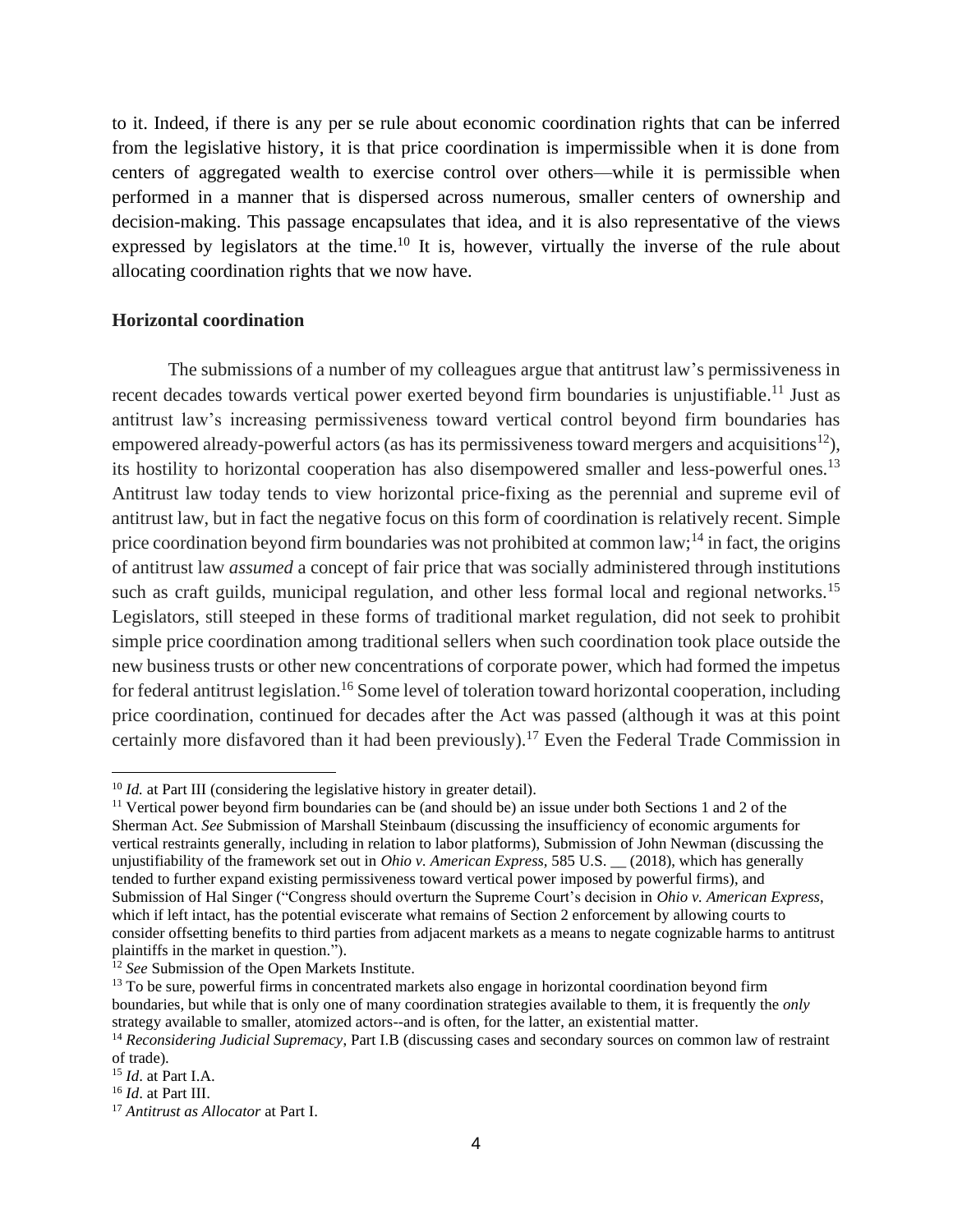its early decades took an at-most ambivalent attitude to horizontal price coordination, with Brandeis seeking to help trade associations of small sellers organize and stabilize their markets through the agency. $18$ 

The modern zero-tolerance approach toward such cooperation and joint action among smaller and less-powerful actors is best encapsulated in the Supreme Court's decisions in *Federal Trade Comm'n v. Superior Court Trial Lawyers Ass'n*, a case ultimately involving a strike for reasonable rates by panel attorneys representing indigent defendants in the District of Columbia.<sup>19</sup> Everyone involved, including officials in the District, seemed to agree that the rates sought were reasonable, yet the FTC—a very different agency by now from the one that Brandeis had sought to make a coordination mechanism for trade associations of small merchants—insisted upon prosecuting the case up to the Supreme Court. The Court held that the lawyers' collective action, regardless of the reasonableness of the resultant rates, was an inherent trespass upon the market order. What the Court failed to make explicit is this market order *already* involved coordination as indeed every market does. Here, that consisted in the District's own coordination of the market for legal services for indigent criminal defendants. But the market might have been organized in any number of other ways: there may have been, say, a few large law firms bargaining with the District, or there may have been more than one buyer for the lawyers' services.<sup>20</sup> The District, as the sole buyer of legal services for indigent criminal defendants, directly coordinated the market for those services, setting the hourly rates by legislation and coordinating the market along various other dimensions as well. Yet the Court chose to entirely disregard this coordination activity by the only buyer, while singling out the economic coordination of the individual providers of legal services for censure. Patterns of market coordination arise for all sorts of reasons, buyer power being one species. In all of them, public power is present to some degree or other, whether through background law or in some more active form.

Antitrust's bias against horizontal coordination, which is accompanied by and inextricably linked with its tolerance of other, more concentrated forms of economic coordination, just amounts to a preference for one particular *type* of market, among many other possible ones. Unfortunately, this intolerance contributes to precisely the concentration of power that antitrust law was intended to counteract.<sup>21</sup> The FTC's recent prosecutions of trade associations of small service-providers

<sup>&</sup>lt;sup>18</sup> See, e.g., Laura Phillips Sawyer, AMERICAN FAIR TRADE: PROPRIETARY CAPITALISM, CORPORATISM, AND THE "NEW COMPETITION," 1890–1940 (2018); GERALD BERK, LOUIS C. BRANDEIS AND THE MAKING OF REGULATED COMPETITION, 1900–1932 (2009). See also *Antitrust as Allocator*, Part I.

<sup>19</sup> FTC v. Super. Ct. Trial Lawyers Ass'n, 493 U.S. 411 (1990).

<sup>20</sup> For further discussion of this decision, see *Fissuring*, Part III.

<sup>21</sup><sup>21</sup> Sandeep Vaheesan & Nathan Schneider, *Cooperative Enterprise as an Antimonopoly Strategy*, 124 PENN. ST. L. REV. 1 (2019).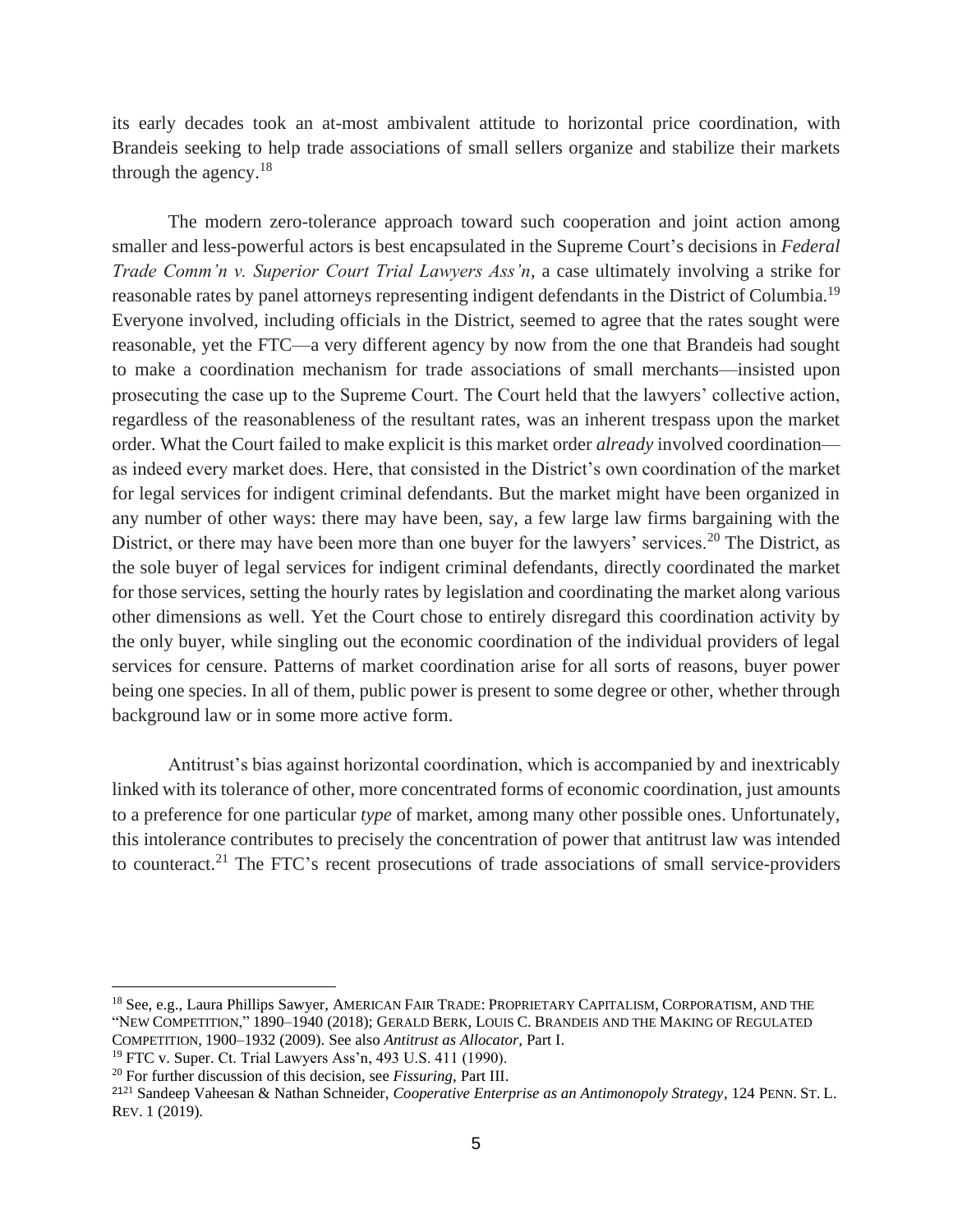bear this out,<sup>22</sup> as does the use of antitrust law against Uber drivers<sup>23</sup> and truck drivers.<sup>24</sup> There is nothing written in stone about this bias against horizontal cooperation, and it is in your power to change it.

# **Suppressing horizontal cooperation concentrates economic power**

What David Weil calls "the fissured workplace," a massive problem according to work and labor experts, is constructed by antitrust law as much as it is by labor law, and specifically by antitrust's censuring of workers beyond the bounds of employment to coordinate in order to better the terms of their bargains with more powerful actor, including dominant labor platforms. As I have previously written, in every fissured business arrangement:

[T]he expansion of coordination rights for the more powerful actor is accompanied by a contraction of coordination rights for the less powerful ones in its orbit. Antitrust denies to franchisees any rights to engage in economic coordination, either as to their own pricesetting or as to their bargains with the powerful franchisor firms. Franchisors' control over franchisees is thus underwritten by not one but two antitrust rules: the allocation of coordination rights to franchisors, and the denial of coordination rights to franchisees. Uber and similar firms, meanwhile, insist that their drivers have no right to coordinate under antitrust; and thus far, the law has denied them that right. Indeed, Uber has argued that the per se rule bars drivers' coordination and that a local ordinance authorizing collective bargaining among drivers is therefore subject to federal preemption by the Sherman Act. And independent contractor truck drivers have been sued by trucking firms when they engaged in concerted action to improve their positions; the law has also largely assumed that they lack coordination rights. If franchisees were able to bring countervailing power to bear in their bargains with franchisors, the result might be an ability to bargain more meaningfully with their own employees. Uber drivers who formed a union and bargained their contracts with Uber might, building on these connections, put themselves in a position to launch an app of their own.<sup>25</sup>

As the submissions of my colleagues detail, labor platforms are also able to exert power over workers on their platforms (without legally employing them) as a result of antitrust law's lax attitude to such vertical restraints, and this lax attitude is unjustified.<sup>26</sup> Equally, antitrust serves as

<sup>22</sup> See, e.g*.*, Am. Guild of Organists, 151 F.T.C. 159 (2017); Music Teachers Nat'l Ass'n, 131 F.T.C. 118 (2013); Professional Skaters Ass'n, 131 F.T.C. 168 (2015). See also Sandeep Vaheesan, "Accommodating Capital and Policing Labor: Antitrust in the Two Gilded Ages," 78 MD. L. REV. 766 (2019).

<sup>23</sup> See *Uber as For-Profit Hiring Hall*.

<sup>24</sup> See *Enduring Ambiguities*, Part I.

<sup>25</sup> See *Fissuring* at 78.

<sup>26</sup> Submission of Marshall Steinbaum. See also *Fissuring* at 67-77.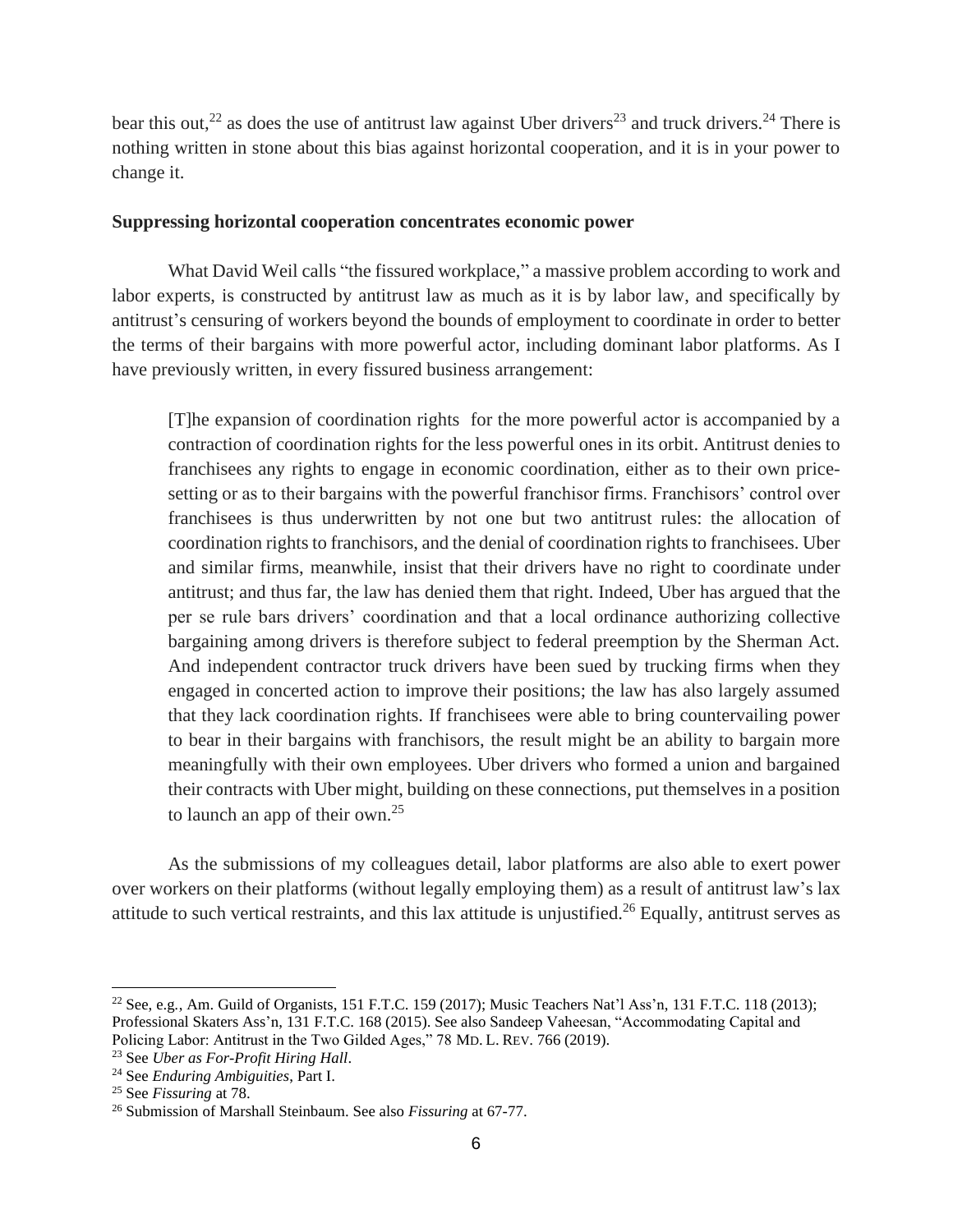a weapon that such platforms can wield against their own workers to prevent them from exercising any countervailing collective power whatsoever, as indeed they have done overtly.<sup>27</sup>

But this problem is not limited to the labor platforms and to workers beyond the bounds of the employment relationship. It is also evident for example with respect to immensely powerful digital platforms like Amazon. That platform itself is permitted to aggregate power and wield it over sellers, while sellers on the platform (including individual artisans and other small producers) are not able to engage in joint bargaining or other collective action with respect to their dealings with Amazon.<sup>28</sup>

Reps. Cicilline's and Collins' proposed Journalism Competition and Preservation Act (JCPA) would have helped to provide for such countervailing coordination in the news sector, which is dominated by handful of online platforms, whether a search engine or a social media platform.<sup>29</sup> These platforms take in massive amounts of revenue as a result of the work of news publishers and journalists. A logical regulatory response to this situation is to permit joint bargaining among news creators in their dealings with the platforms, explicitly including price coordination, as the bill would have done. As a colleague and I previously wrote: "The current highly lopsided power balance between platforms and original publishers means that platforms gobble up ad revenue and add to their already enormous profits, which has no discernible consumer benefit. However, as newspapers and other news outlets are continually squeezed on their margins, if they can survive at all they are decreasingly able to invest in quality news reporting—not to say investigation—and are forced to churn out quick "click-bait" in order to break even, if they're lucky. Allowing news outlets to capture a larger proportion of ad revenue would permit investment in quality reporting and investigation, with obvious consumer benefits and indeed, sorely needed social benefits in terms of democratic functioning."<sup>30</sup>

## **Recommendation**

I encourage the subcommittee to formulate legislation that would substantially reverse antitrust's preference for vertical control and its hostility to horizontal coordination. With respect to the latter, there is precedent for doing so in other jurisdictions through regulatory channels. Most notably, the Australian Competition and Consumer Commission (ACCC) last year promulgated its proposal to implement a broad class exemption that would allow small businesses to

<sup>27</sup> *Uber as For-Profit Hiring Hall* (discussing antitrust preemption lawsuit brought by Chamber of Commerce against the City of Seattle's local ordinance providing for collective bargaining among drivers for ride-hailing platforms).

<sup>28</sup> See Lina Khan, *Amazon's Antitrust Paradox*, 126 YALE L. J. 710 (2017) (noting that "Amazon's closest encounter with antitrust authorities was when the Justice Department sued other companies for teaming up against Amazon"). <sup>29</sup> See generally Sanjukta Paul and Hal Singer, "Countervailing Coordination Rights in the News Sector Are Good for the Public," *Competition Policy International* (June 12, 2019). <sup>30</sup> *Id.*